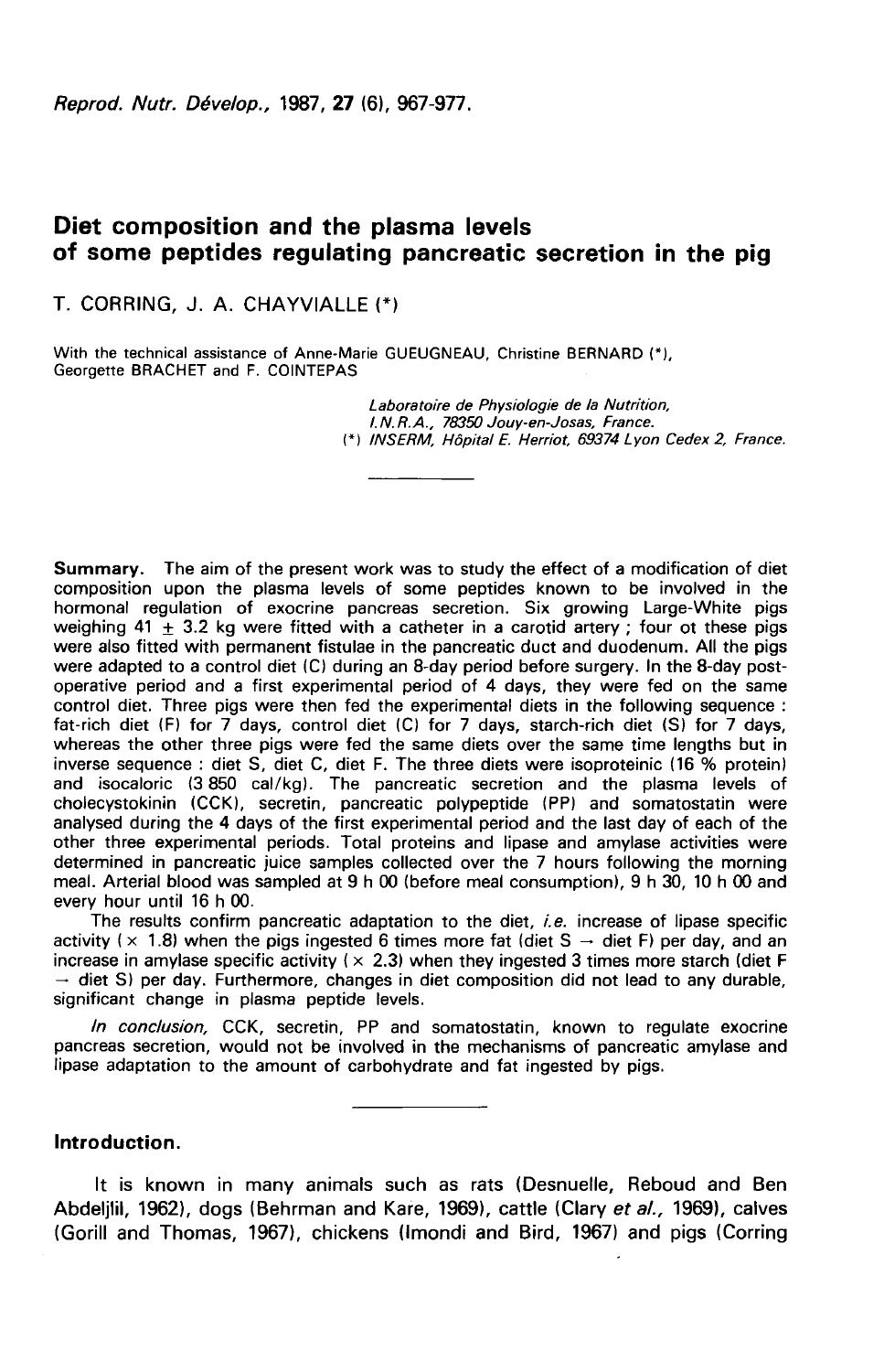#### T. CORRING. J. A. CHAYVIALLE

and Saucier, 1972 ; Mourot and Corring, 1979) that pancreatic enzymes adapt to the composition of the diet. The adaptive phenomenon concerns biosynthesis (Wicker, Scheele and Puigserver, 1983 ; Wicker, Puigserver and Scheele, 1984) as well as secretion of pancreatic enzymes (Behrman and Kare, 1969 ; Hulan and Bird, 1972 ; Corring and Saucier, 1972). However, the mechanisms involved in this process are still obscure. According to Wicker, Scheele and Puigserver (1983) and Wicker, Puigserver and Scheele (1984), nutritional regulation of tissue levels of pancreatic enzymes and proenzymes is mediated by changes in the content of active cytoplasmic mRNA<sub>s</sub>. The factors responsible for this mediation, and likely this process are still obscure. According to Wicker, Scheele and Puigserver (1983) and Wicker, Puigserver and Scheele (1984), nutritional regulation of tissue levels of pancreatic enzymes and proenzymes is mediated by chan released by the gastrointestinal tract,are still unknown and one or more hormonal relays have been hypothesized. According to Dick and Felber (1975), Adelson and Rothman (1974) and Simoes Nunes and Corring (1980) an hormonal-type peptide, regulating the biosynthesis of one specific pancreatic enzyme, would be released when there is an increase in the intestinal pool of the hydrolytic products of the substrate degraded by that enzyme (Simoes Nunes, 1982). The peptide regulating biosynthesis of pancreatic amylase would be mainly present in the mucosa of the proximal small intestine (Simoes Nunes, 1982). Other authors (Green et al., 1973 ; Solomon et al., 1978) believe that, if the adaptive mechanisms do include peptides regulating pancreatic secretion, they would be known peptides such as cholecystokinin. Results obtained by Wicker et al. (1985) do not support this hypothesis since those authors pointed out that caerulein exerted a predominantly translational control on pancreas enzyme biosynthesis, an effect which differs from the transcriptional control they reported in nutritional regulation (Wicker, Scheele and Puigserver, 1983 ; Wicker, Puigserver and Scheele, 1984).

The aim of the present work was to determine the plasma levels of some peptides regulating exocrine pancreatic secretion in pigs after they had been adapted to diets containing different amounts of carbohydrate and fat.

## Material and methods.

Animals and diets.  $-$  Six growing pigs of the Large-White breed were fitted with a catheter in a carotid ; four of these animals were fitted with permanent fistulae in the pancreatic duct and duodenum (Corring, Aumaitre and R6rat, 1972) at a mean live weight of 41  $\pm$  3.2 kg. All the pigs were adapted to a control diet (C) for 8 days before surgery. They were given the same diet for 7 days during postoperative recovery and during the first experimental period of 4 days. Three of the pigs were then given experimental diets in the following sequence : high-fat diet (F) for 7 days, control diet (C) for 7 days, high-starch diet (S) for 7 days ; the other three pigs received the same diets for the same lengths of time in inverse sequence : diet S, diet C and diet F. These three diets (see composition in table 1) were isoproteinic (19 % protein) and isocaloric 13 850 cal/kg). They were given in two daily meals at 9 h 00 and at 16 h 00 at the rate of 800 g of meal each, diluted in water (1/1).

Pancreatic juice sampling and analysis.  $-$  At the end of surgery, the animals' pancreatic juice was returned by an automatic apparatus which restituted the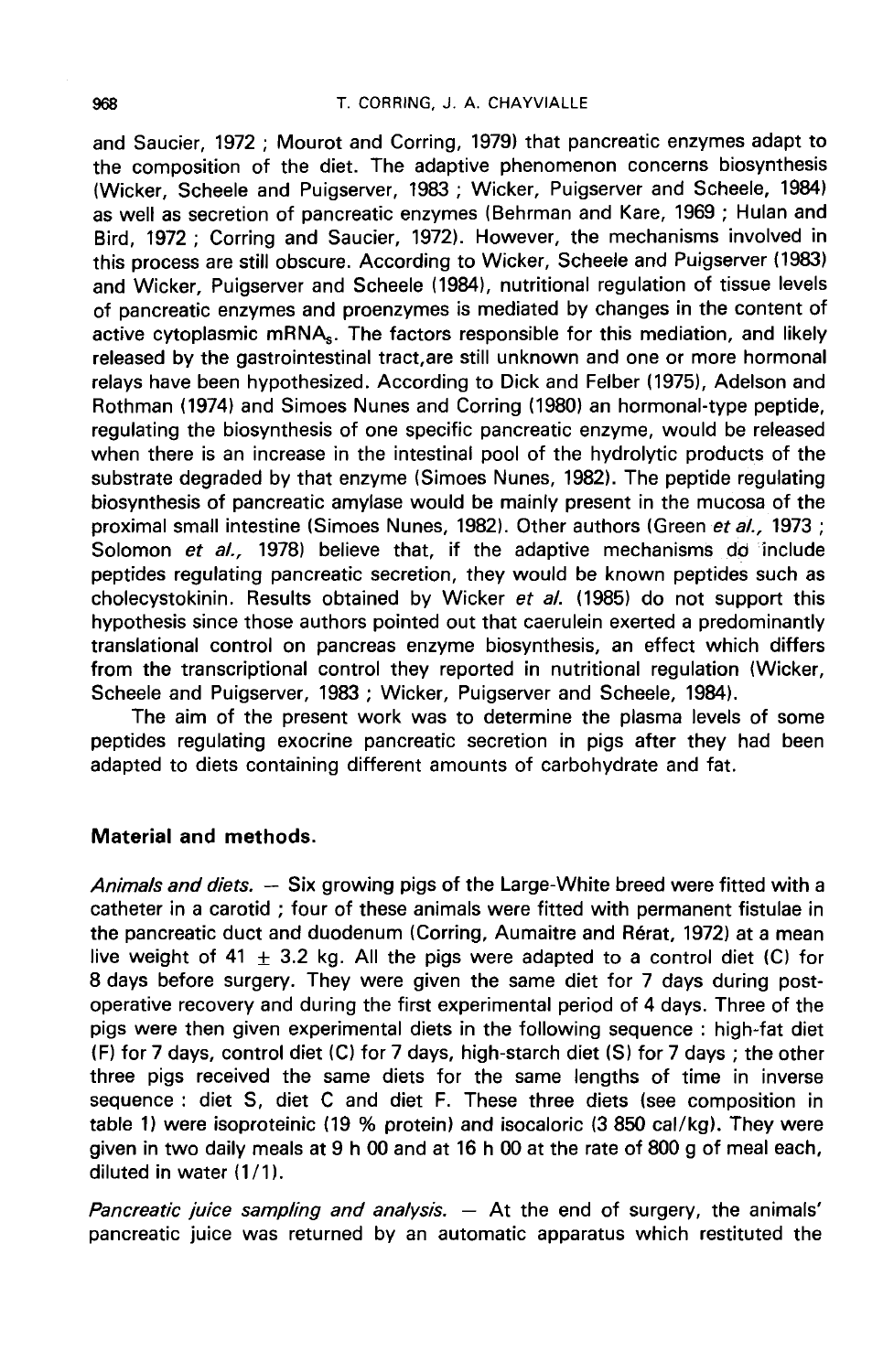juice immediately at a rhythm mimicking normal secretion (Juste, Corring and Le Coz, 1983). This apparatus also permitted us to measure the volume drained and to take perfectly representative continuous samples of about 4 % of the juice collected.

| m<br>- 17 |  |
|-----------|--|
|-----------|--|

|                                                     | Diet C $(^1)$ | Diet $F^{1}$ | Diet $S^{(1)}$ |
|-----------------------------------------------------|---------------|--------------|----------------|
| Hydrochloric casein                                 | 18.6          | 18.6         | 18.6           |
| Cornstarch                                          | 47.8          | 21.8         | 80.8           |
| Peanut oil                                          | 12.0          | 24.0         | 4.0            |
| Cellulose Colmacel                                  | 8.0           | 14.0         | 2.0            |
| Vermiculite                                         | 10.0          | 18.0         | 1.0            |
| Mineral mixture $(2)$ , , , , , , , , , , , , , , , | 2.5           | 2.5          | 2.5            |
| Vitamin mixture $(^2)$                              | 1.0           | 1.0          | 1.0            |
| Antioxidant                                         | 0.1           | 0.1          | 0.1            |

#### Composition of the experimental diets in percentages.

 $(1)$  Diet S : high-starch ; diet C : control ; diet F : high-fat.

<sup>(2)</sup> Corring, Gueugneau and Chayvialle, 1986.

Pancreatic secretion was thus studied for the 4 days of the first experimental period and the 7th day of each of the other three periods when pancreatic adaptation to each diet was stabilized (Ben Abdeljlil and Desnuelle, 1964). Pancreatic juice was sampled every experimental day over a total of 7 h after consumption of the morning meal.

Total proteins (Lowry et al., 1951) and lipase and amylase activities (Corring et al., 1984) were determined in each sample.

Carotid blood samples and analysis.  $-$  Blood samples were taken at 9 h 00 (several minutes before the meal was ingested), 9 h 30, 10 h 00 and every hour afterwards until 16 h 00 on each day of the study of pancreatic secretion. The blood was sampled in tubes on ice containing 10 U of heparin and 500 UKI of Trasylol R per ml of blood. The blood was centrifuged immediately after sampling and the plasma stored at  $-30$  °C until analysis. Secretin, cholecystokinin, pancreatic polypeptide and somatostatin were assayed in each plasma sample by radioimmunological methods already reported (Corring et al., 1985). The plasma cholecystokinin concentration was measured with antiserum 67 H, the characteristics of which have been reported (Miazza et al., 1985). Synthetic CCK 24-33 (gift from Pr Wunsch was labeled with Bolton and Hunter reagent (NEN) according to Fourmy et al. (1982). Porcine CCK 33 (Pr V. Mutt) was used as standard, standard inhibition curves being generated in 20 % charcoal-treated plasma from each animal. The sensitivity limit was 1-2 fmoles per tube, with an ID 50 of 5-9 fmoles per tube according to the individual plasma. Serial dilutions of plasma samples with high endogenous plasma CCK concentrations decreased the tracer binding in a way similar to the standard (Fig. 1). In a previous work, the CCK-like components recognized in porcine plasma were characterized by gel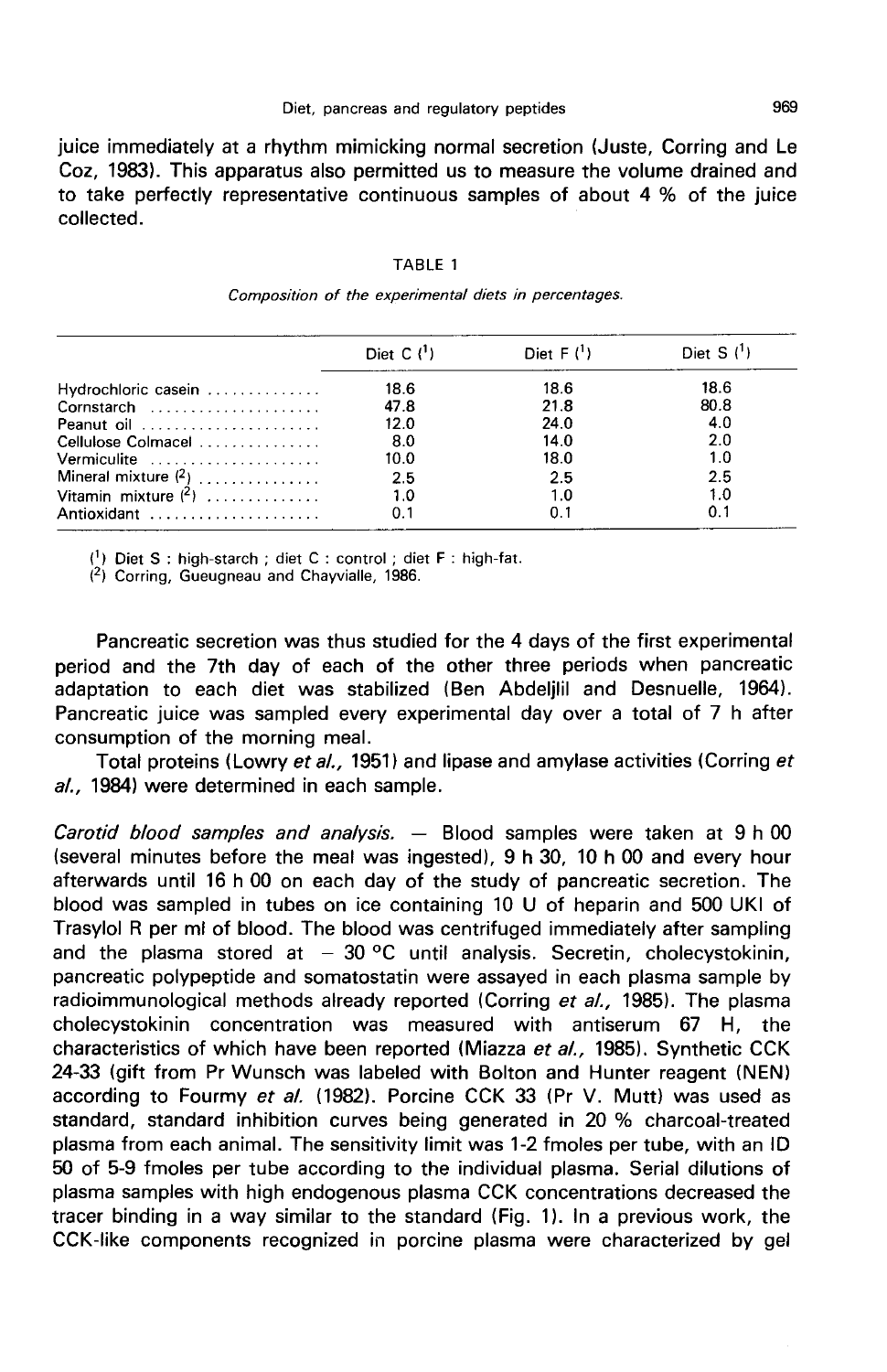permeation on G50 superfine sephadex  $(1.5 \times 100 \text{ cm})$  after concentration on octadecylsilyisilica cartridges (Sep. Pak, Waters). Three components were identified, respectively, in the elution volumes of CCK 33/39 and of CCK 8, and intermediate to these two forms (Cuber et al., unpublished data).



FIG. 1. - Inhibition curves generated in charcoal-treated porcine plasma, (final concentration in assay buffer : 20 %) with serial amounts of (i) CCK 33 and (ii) three unextracted plasma samples with high endogenous CCK concentrations, the protein concentration being adjusted with charcoal-treated plasma at all dilution points.

#### Results.

All the data were processed by the paired Student's t-test. There was no statistical difference between the values found for the two control diet periods, so the means calculated from the whole of the data from these two periods are shown here. Moreover, the order of the dietary sequence did not affect the results and there was no difference in plasma peptide levels between pigs with pancreatic and duodenal fistulae and those with a single carotid catheter.

*Pancreatic secretion.*  $-$  The results given in table 2 show that when the pigs ingested 6-fold more fat per day (transition from diet S to diet F), lipase specific activity increased by 1.8. When 4-fold more starch per day was ingested (transition from diet F to diet S), amylase specific activity increased by 2.3. The mean values during periods when diet C was given were intermediate between the values of diet S and diet F, but only the differences in lipase between diets C and F and in amylase between diets C and S were significant.

The volume of juice drained during the 7 h following meal intake was significantly higher when the pigs had eaten a high-starch diet. This increase was mainly due to the significant increase in the volume secreted during the first postprandial hour (190 ml with diet S vs 95 ml with diet C and 112 ml with diet F).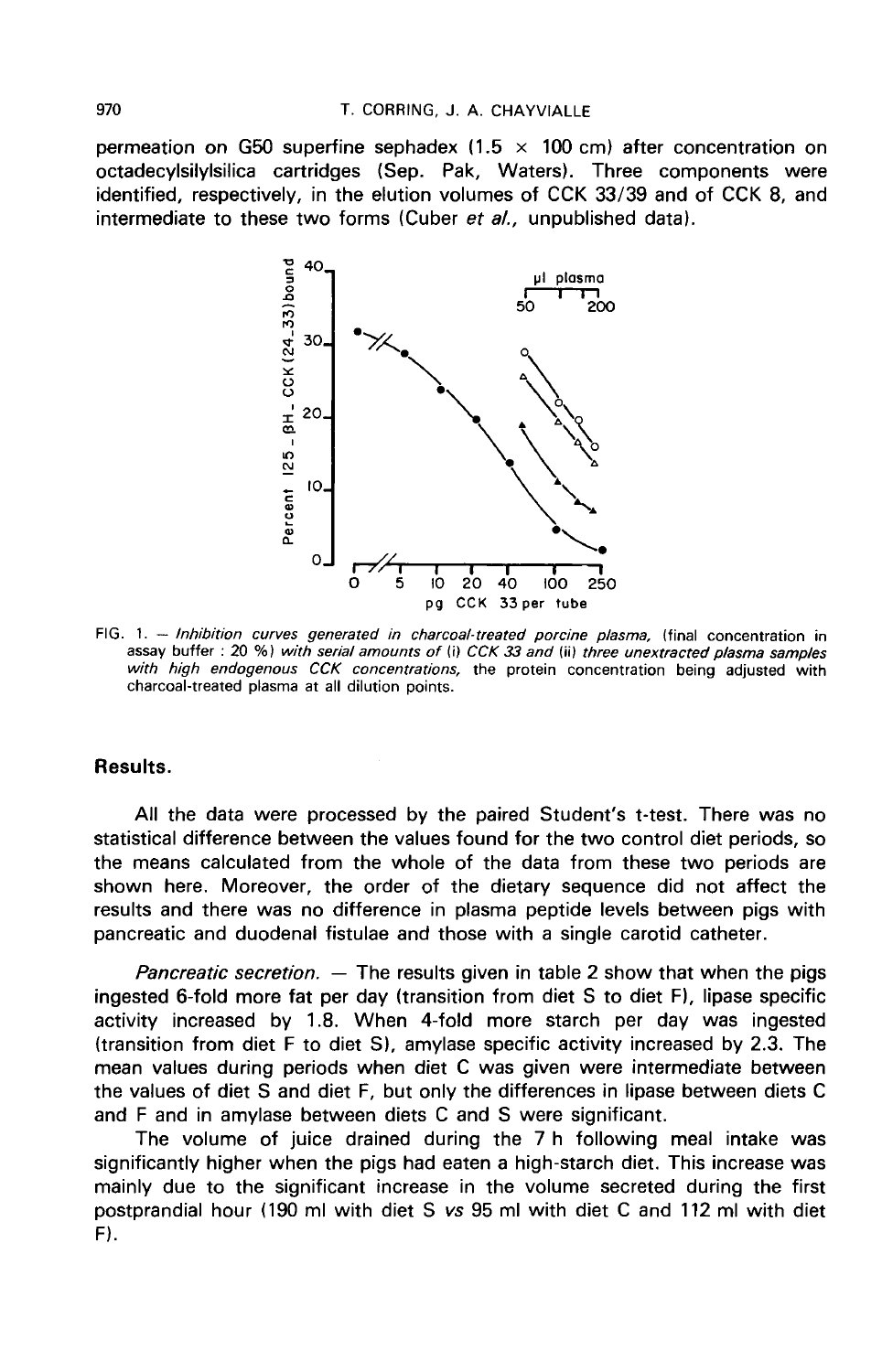The amount of total proteins secreted over the 7 postprandial hours did not differ significantly from one diet to another.

#### TABLE<sub>2</sub>

Pancreatic secretion in pigs adapted to each of the experimental diets. Values recorded over the 7 hours following meal intake at 9 h 00.

|              | Diet C $(3)$                   | Diet F $(^4)$   | Diet S $(^4)$                 |
|--------------|--------------------------------|-----------------|-------------------------------|
| Volume $(m)$ | 517 $(^{5})$ + 33 <sup>a</sup> | $570 + 40^a$    | $815 + 53^{b}$                |
|              | $3\,450 + 275^{\circ}$         | $4030 + 486^a$  | $3.385 + 310^{a}$             |
|              | $60.8 + 9.5^{\circ}$           | $87.4* + 10.1b$ | $48.5 + 7.3^{\circ}$          |
|              | $2876 + 453^{\circ}$           | $2090 + 386^a$  | 4 810* $\pm$ 517 <sup>b</sup> |

<sup>1</sup>) Enzyme specific activity :  $\mu$ moles of fatty acids released minute<sup>-1</sup>, mg protein<sup>-1</sup>.

(2) Enzyme specific activity : units in 1 ml of pancreatic juice after digestion of 1 mg of soluble starch at 37 °C for 30 min, mg protein<sup>-1</sup>.

 $(3)$  6 pigs, 30 data.

 $\binom{4}{2}$  6 pigs, 6 data.

 $(5)$  x  $\pm$  SEM.

Values on the same line followed by the same superscript are not significantly different;  $P < 0.05$ for a-b.

 $P < 0.05$ , difference between diets F and S.

Plasma peptide levels.  $-$  An examination of figures 1, 2, 3 and 4 shows two different results. First, there was no overall, permanent effect of diet on the plasma levels of the peptides studied. However, incidental variations, appearing only in some blood samples, were observed for plasma levels of pancreatic polypeptide and somatostatin. Plasma somatostatin was slightly, but significantly, higher with diets F and S at a given level and at the same times as diet  $C$ , *i.e.* 3, 4 and 7 hours after meal intake. These variations were greater for pancreatic

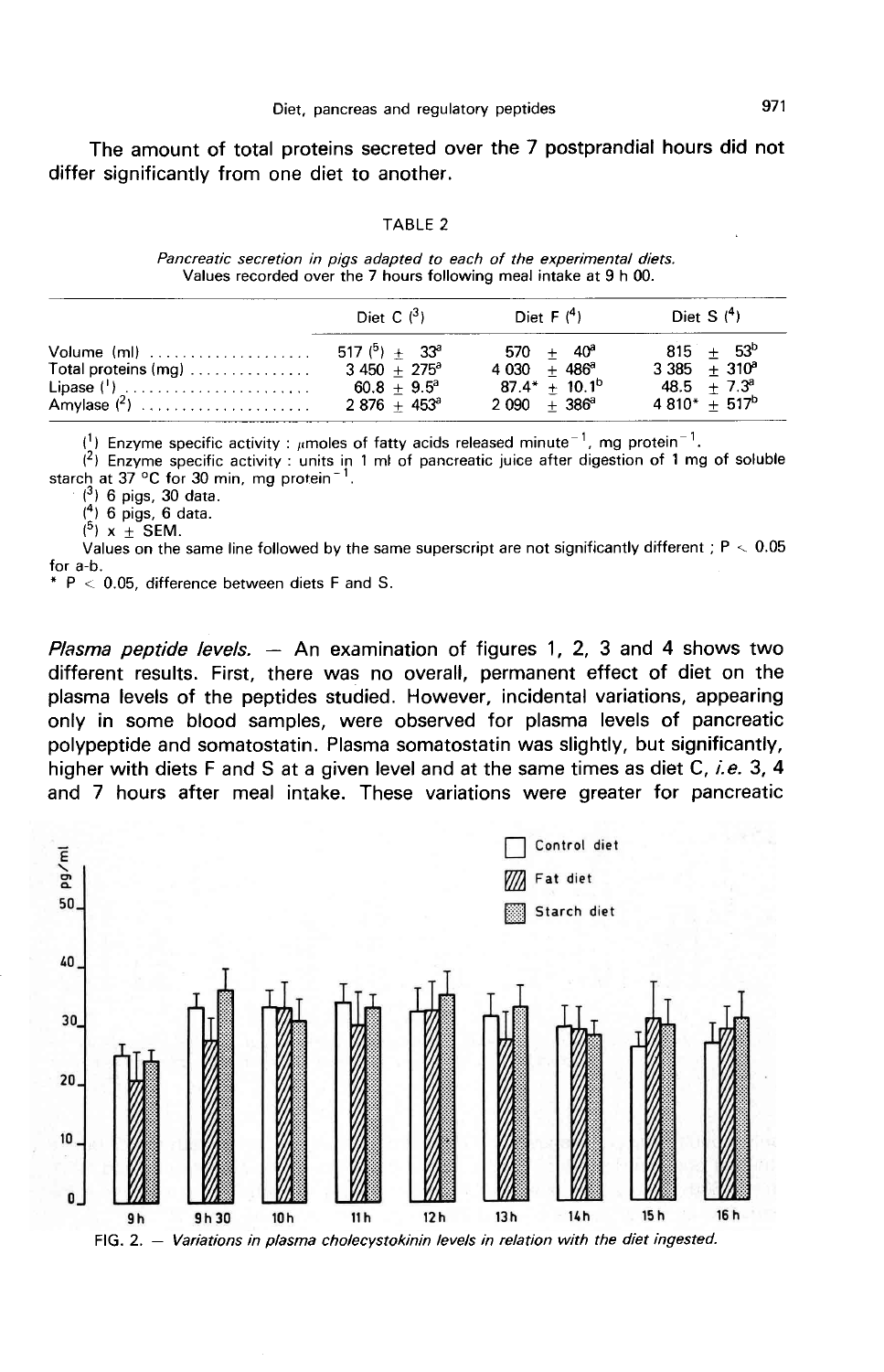

FIG. 4. - Variations in plasma pancreatic polypeptide in relation with the diet ingested. At the same sampling time, differences between values are significant when the superscript is not the same.  $P < 0.05$  for a, b, c.

polypeptide ; the plasma level of this peptide was clearly lower with diet S during the first postprandial hour. This decrease was 60 % at the 30th minute and 50 % at the 60th minute compared to the control values. Although very low, the same variation occurred at the 5th and 7th hours after the meal.

Secondly, whatever the diet, the plasma levels of somatostatin, pancreatic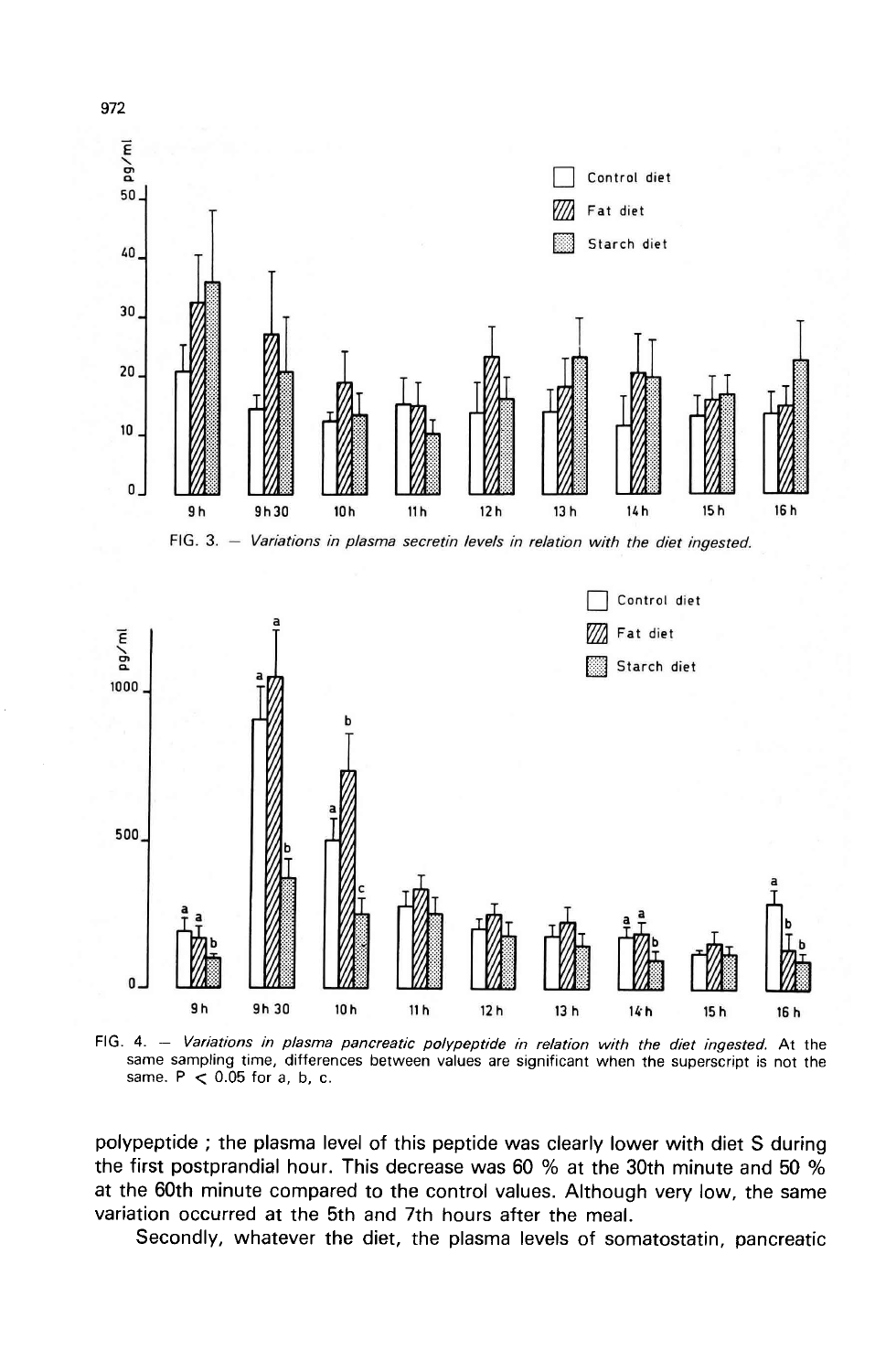polypeptide and cholecystokinin increased after meal consumption whereas that of secretin tended to decrease.



FIG. 5. - Variations in plasma somatostatin in relation with the diet ingested. At the same sampling time, differences between values are significant when the superscript is not the same.  $P < 0.05$ for a, b.

### Discussion.

The aim of the present work was to study the plasma levels of some peptides regulating pancreatic secretion in pigs when the same animal was adapted to the consumption of various isoproteinic and isocaloric diets but with different levels of fat and carbohydrate. Pancreatic secretion was studied in 4 out of 6 pigs to check whether the pancreatic enzymes could adapt to the amounts of fat and carbohydrate ingested. The results obtained confirm that amylase activity increased when the pigs ingested more starch and that lipase activity also augmented when fat ingestion augmented. This confirms data reported before on pancreatic juice (Corring, 1977) and tissue (Mourot and Corring, 1979) in the same species.

Besides the description of this adaptive process, it is necessary to determine the mechanism(s) involved. According to certain authors (Green et al., 1973; Solomon et al., 1978), the peptides regulating pancreatic secretion would play an essential role in determining pancreatic adaptation to the diet. In the present study, the plasma levels of secretin and cholecystokinin, which are known as powerful stimulators of exocrine pancreatic secretion, were not affected by the increase in fat or starch intake. It is suggested that those two hormones would not play a major role in the nutritional regulation of the lipase or amylase secretion ; this agrees with results obtained by Wicker et al. (1985).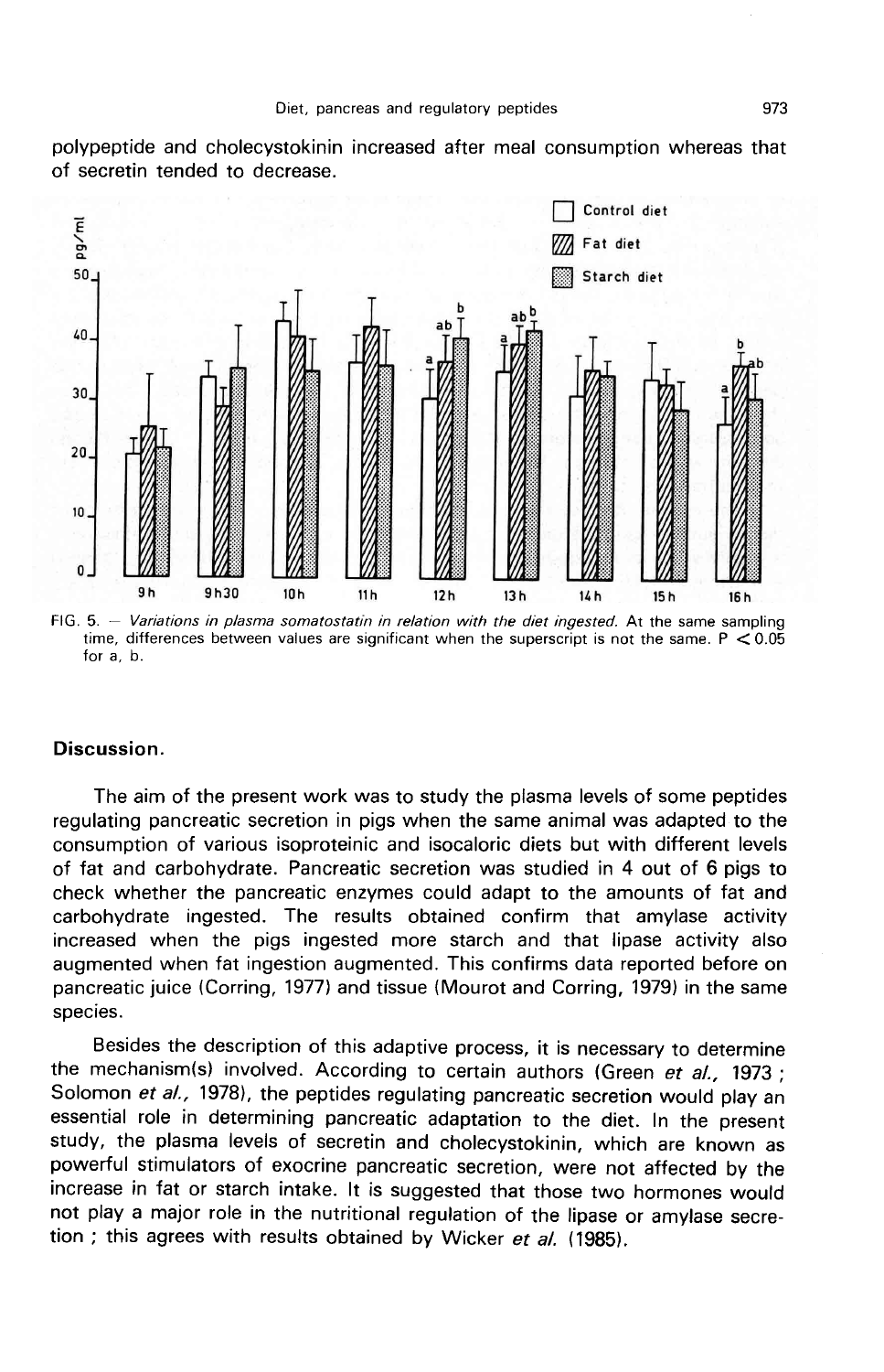Despite the rather small number of pigs studied, which could explain the absence of significant differences, some significant variations in the plasma levels of pancreatic polypeptide and somatostatin were observed. It is rather difficult to estimate the part of starch and fat intake in those variations. In two recent studies (Corring, Gueugneau and Chayvialle, 1986; Langlois, Corring and Février, 1987), we observed that in pigs eating raw soybean or a diet containing a high percentage of wheat bran, the plasma levels of secretin and vasoactive intestinal peptide were significantly higher at all the same sampling times than the corresponding values determined with a heated soya diet or a low-wheat bran diet. We can assume that if there is any effect of a dietary factor on plasma levels of digestive peptides, it has to be expressed by a lasting change in the latter levels. This is not the case in the present study where plasma levels of pancreatic polypeptide and somatostatin changed significantly at only some sampling times. These variations did not seem to have any relationship to a change in pancreatic enzymes and are thus difficult to explain.

The release of most gastrointestinal peptides is enhanced by the presence of dietary substrates in the digestive tract lumen. Among these, fat and protein have a highly stimulatory effect on the release of cholecystokinin (Hopman, Jansen and Lamers, 1985; Stubbs and Stabile, 1985), somatostatin (Chayvialle et al., 1980 ; Penman et al., 1981) and pancreatic polypeptide (Scarpello, Vinik and Owyang, 1982; Fink et al., 1983). On the other hand, carbohydrate, and particularly glucose, has very little effect (Chayvialle et al., 1980; Owyang, Scarpello and Vinik, 1982 ; Hopman, Jansen and Lamers, 1985). In the present study, the pigs ingested the same amount of protein since the diets were isoproteinic, but they consumed different amounts of fat. Fat would therefore be expected to have an effect on the release of cholecystokinin, somatostatin and pancreatic polypeptide, particularly if a high-fat diet was ingested. The results obtained seem to be contradictory, except for a value of pancreatic polypeptide one hour after diet F was ingested ; however this value is difficult to interpret. We believe that this contradiction stems from the fact that the action of fat on peptide release has only been studied in short-term experiments in humans or non-adapted animals and thus in very different conditions than the ones in the present study.

Finally, in the patterns of all the plasma peptides studied after the ingestion of any one of the diets, we found a postprandial increase in cholecystokinin, somatostatin and pancreatic polypeptide, confirming in pigs observations in humans and other animal species (Schwartz et al., 1976; Wass et al., 1980; Chayvialle et  $al.,$  1980). On the other hand, plasma secretin level did not augment, which agrees with results on humans (Pelletier, Chayvialle and Minaire, 1978).

> Recu en mars 1986. Accepte en juillet 1987.

Acknowledgements.  $-$  This work was carried out with the aid of M.R.T., contrat n° 82.L.0031.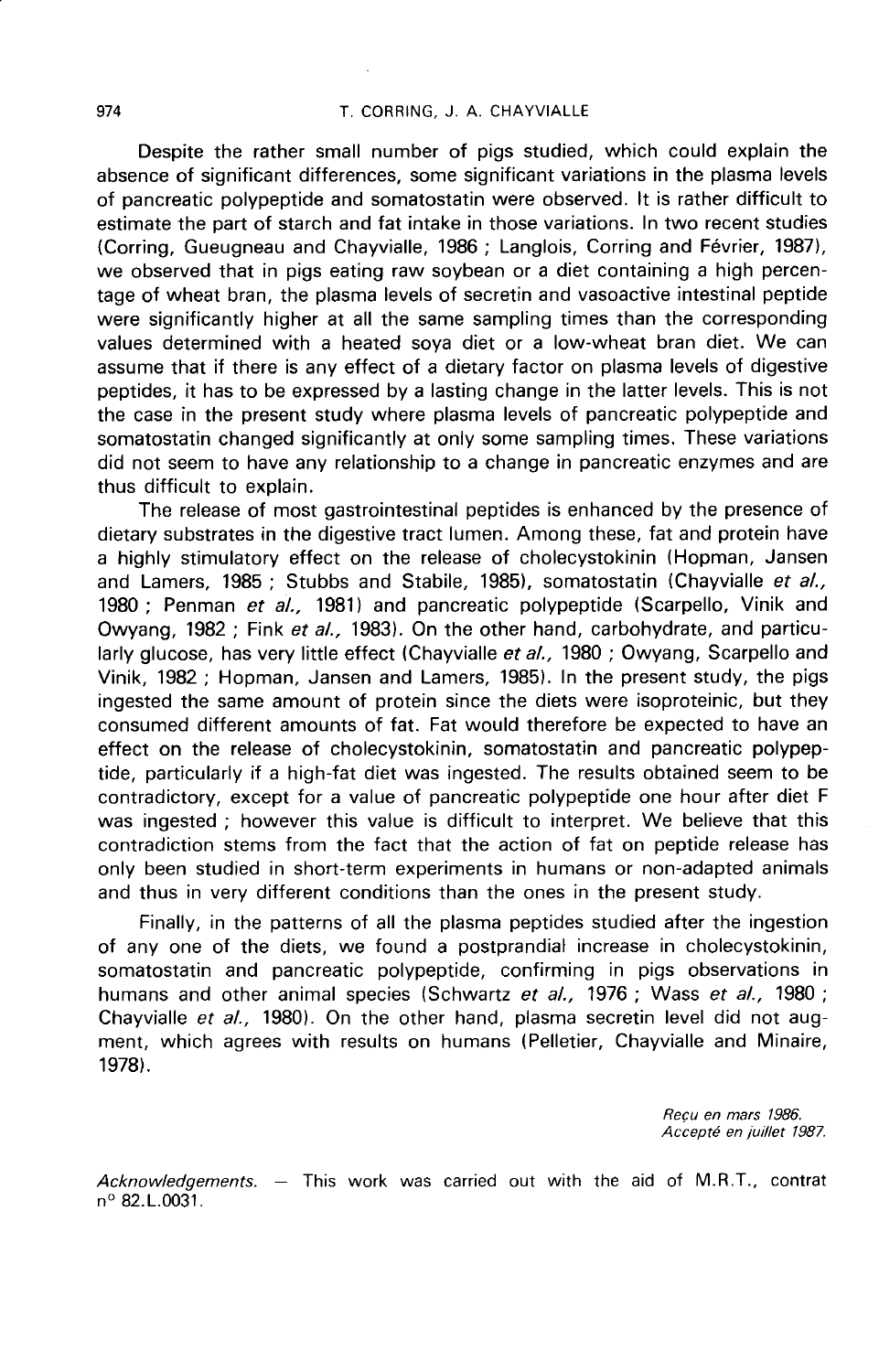#### Résumé. Composition du régime alimentaire et taux plasmatiques de quelques peptides de régulation de la sécrétion pancréatique chez le Porc.

Le but du travail était d'étudier, chez le Porc, l'effet d'une modification de la composition du régime alimentaire sur les taux plasmatiques de quelques peptides connus pour leur rôle dans la régulation hormonale du pancréas exocrine. Six porcs Large White d'un poids vif moyen de 41 ± 3,2 kg ont été munis d'un cathéter dans une artère carotide ; quatre d'entre eux ont également été munis de fistules permanentes du canal pancréatique et du duodénum. Tous les animaux ont été adaptés à un régime témoin (C) sur une période de 8 jours avant l'intervention chirurgicale. Pendant une période de récupération postopératoire de 8 jours et une première période expérimentale de 4 jours, ils ont été nourris du même régime témoin. Puis trois porcs ont reçu les régimes expérimentaux selon la séquence suivante : régime riche en lipides (F) pendant 7 jours, régime témoin (C) pendant 7 jours, régime riche en amidon (S) pendant 7 jours, tandis que les trois autres porcs rece-<br>vaient les mêmes régimes, mais selon une séguence inverse : régime S, régime C, régime F. Les 3 régimes étaient isoprotéiques (16 % protéines) et isocaloriques (3 850 cal/kg). La sécrétion pancréatique et les taux plasmatiques de cholecystokinine (CCK), sécrétine, polypeptide pancréatique (PP) et somatostatine ont été analysés durant les 4 jours de la première période expérimentale et le dernier jour de chacune des trois autres périodes expérimentales. Les protéines totales et les activités de la lipase et de l'amylase ont été déterminées dans les échantillons de suc pancréatique collecté au cours des 7 h qui ont suivi le repas du matin. Le sang artériel a été recueilli à 9 h (avant consommation du repas), 9 h 30, 10 h et chaque heure jusqu'à 16 h.

Les résultats confirment en premier lieu l'adaptation pancréatique au régime, c'est-àdire une augmentation de l'activité spécifique de la lipase ( $\times$  1,8) quand les porcs ont ingéré 6 fois plus de lipides par jour (régime S - régime F) et une augmentation de l'activité spécifique de l'amylase ( $\times$  2.3) quand ils ont ingéré 3 fois plus d'amidon par jour (régime F -- régime S). En second lieu, la modification de la composition du régime alimentaire n'a induit aucune variation significative et durable du taux plasmatique des peptides.

En conclusion, les peptides : CCK, sécrétine, PP et somatostatine, connus pour leur rôle dans la régulation de la sécrétion exocrine du pancréas, ne seraient pas impliqués dans les mécanismes de l'adaptation de l'amylase et de la lipase aux quantités de glucides et de lipides ingérés par le porc.

### References

- ADELSON J. W., ROTHMAN S. S., 1974. Selective pancreatic enzyme secretion due to a new peptide called chymodenin. Science, 183, 1087-1089.
- BEHRMAN H. R., KARE M. R., 1969. Adaptation of canine pancreatic enzymes to diet composition. *J. Physiol. Lond.*, **205**, 667-676.
- BEN ABDELJLIL A., DESNUELLE P., 1964. Sur l'adaptation des enzymes exocrines du pancreas a la composition du regime. Biochim. Biophys. Acta, 81, 136-149.
- CHAYVIALLE J. A., MIYATA M., RAYFORD P. L., THOMPSON J. C., 1980. Effects of test meal, intragastric nutrients, and intraduodenal bile on plasma and vasoactive intestinal peptide in dogs. Gastroenterology, 79, 844-852.
- CLARY J. J., MITCHELL G. E., LITTLE C. 0., BRADLEY N. W., 1969. Pancreatic amylase activity from ruminants fed different rations. Can. J. Physiol. Pharmacol., 47, 161-164.
- CORRING T., 1977. Possible role of hydrolysis products of the dietary components in the mechanisms of the exocrine pancreatic adaptation to the diet. Wld. Rev. Nutr. Diet., 27, 132-144.
- CORRING T., AUMAITRE A., RERAT A., 1972. Fistulation permanente du pancreas exocrine chez le porc. Application : réponse de la sécrétion pancréatique au repas. Ann. Biol. anim. Bioch. 8iophys., 12, 109-124.
- CORRING T., SAUCIER R., 1972. Sécrétion pancréatique sur porc fistulé. Adaptation à la teneur en protéines du régime. Ann. Biol. anim. Bioch. Biophys., 12, 233-241.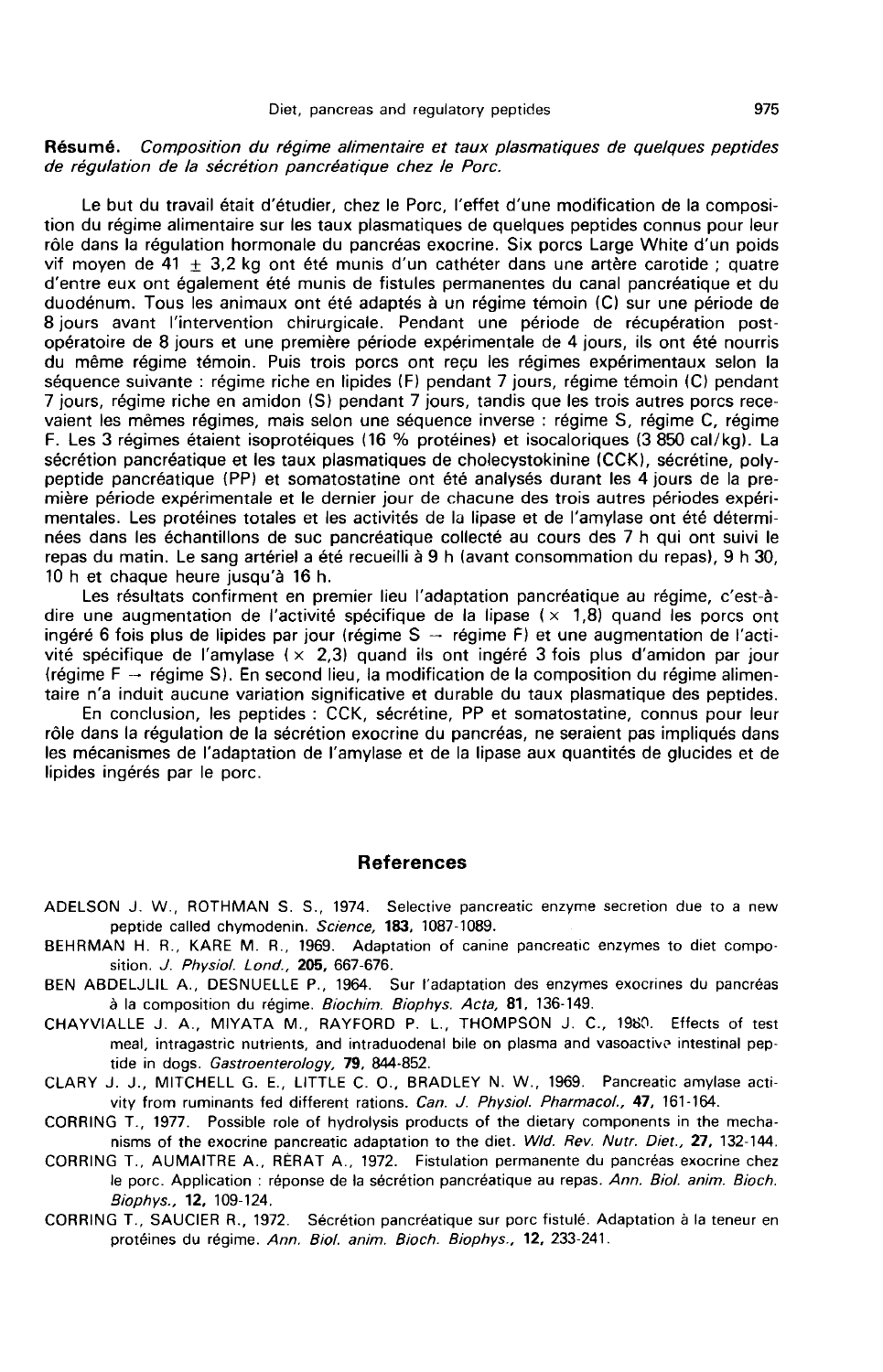- CORRING T., CALMES R., RERAT A., GUEUGNEAU A. M., 1984. Effet de I'alimentation proteiprive à court terme sur la sécrétion d'azote endogène : sécrétion pancréatique exocrine chez le porc. Reprod. Nutr. Dévelop., 24, 495-506.
- CORRING T., CHAYVIALLE J. A., SIMOES NUNES C., ABELLO J., 1985. Régulation de la sécrétion pancréatique par rétroaction négative et hormones gastrointestinales plasmatiques chez le porc. Reprod. Nutr. Dévelop., 25, 439-450.
- CORRING T., GUEUGNEAU A. M., CHAYVIALLE J. A., 1986. Short-term (8 day) effects of a raw soybean diet on exocrine pancreatic secretion and plasma gastrointestinal hormone levels in the pig. Reprod. Nutr. Dévelop., 26, 503-514.
- DESNUELLE P., REBOUD J. P., BEN ABDELJLIL A., 1962. Influence of the composition of the diet on the enzyme content of rat pancreas, 90-114. In REUCK A. V. S. de and CAMERON M. P., The exocrine pancreas. Normal and abnormal functions. CIBA Found. Symp., London.
- DICK J., FELBER J. P., 1975. Specific hormonal regulation by food of the pancreas enzymatic (amylase and trypsin) secretions. Horm. Metab. Res., 7, 161-166.
- FINK A. S., TAYLOR I. L., LUXEMBURG M., MEYER J. H., 1983. Pancreatic polypeptide release by intraluminal fatty acids. Metabolism, 30, 1063-1066.
- FOURMY D., PRADAYROL L., ANTONIOTTI H., ESTEVE J. P., RIBET A., 1982. Purification of radio-iodinated cholecystokinin peptide by reverse-phase HPLC. J. Chromatog., 5, 757-766.
- GORILL A. D. L., THOMAS J. W., 1967. Trypsin, chymotrypsin and total proteolytic activity of pancreas, pancreatic juice and intestinal contents from the bovine. Analyt. Biochem., 19, 211-225.
- GREEN G. M., OLDS B. A., MATTHEWS G., LYMAN R. L., 1973. Protein, as a regulator of pancreatic enzyme secretion in the rat. Proc. Soc. exp. Biol. Med., 142, 1162-1167.
- HOPMAN W. P. M., JANSEN J. B. M. J., LAMERS C. B. H. W., 1985. Comparative study of the effects of equal amounts of fat, protein and starch on plasma cholecystokinin in man. Scand. J. Gastroenterol., 20, 843-847.
- HULAN H. W., BIRD F. H., 1972. Effect of fat level in isonitrogenous diets on the composition of avian pancreatic juice. J. Nutr., 102, 459-468.
- IMONDI A. R., BIRD F. H., 1967. Effects of dietary protein level on growth and proteolytic activity of the avian pancreas. J. Nutr., 91, 421-428.
- JUSTE C., CORRING T., LE COZ Y., 1983. Bile restitution procedures for studying bile secretion in the fistulated pig. Lab. Anim. Sci., 33, 199-202.
- LANGLOIS A., CORRING T., FEVRIER C., 1987. Effects of wheat bran on the exocrine pancreatic secretion in the pig. Reprod. Nutr. Dévelop., 27 (in press).
- LOWRY D. H., ROSEBROUGH N. J., FARRAND A. L., RANDALL R. J., 1951. Protein measurement with the Folin-phenol reagent. J. biol. Chem., 193, 265-275.
- MIAZZA B., PALMA R., LACHANCE J. R., CHAYVIALLE J. A., JONARD P. P., MODIGLIANI R., 1985. Jejunal secretory effect of intraduodenal food in humans. Comparison of mixed nutrients, proteins, lipids and carbohydrates. Gastroenterology, 88, 1215-1222.
- MOUROT J., CORRING T., 1979. Adaptation of the lipase-colipase system to dietary lipid content in pig pancreatic tissue. Ann. Biol. anim. Bioch. Biophys., 19, 119-124.
- OWYANG C., SCARPELLO J. H., VINIK A. 1., 1982. Correlation between pancreatic enzyme secretion and plasma concentration of human pancreatic polypeptide in health and in chronic pancreatitis. Gastroenterology, 83, 55-62.
- PELLETIER M. J., CHAYVIALLE J. A., MINAIRE Y., 1978. Uneven and transient release after a liquid test meal. Gastroenterology, 75, 1124-1132.
- PENMAN E., WASS J. A., MEDBACK S., MORGAN L., LEWIS J. M., BESSER G. M., REES L. H., 1981. Response of circulating immunoreactive somatostatin to nutritional stimuli in normal subjects. Gastroenterology, 81, 692-699.
- SCARPELLO J. H., VINIK A. I., OWYANG C., 1982. The intestinal phase of pancreatic polypeptide release. Gastroenterology, 82, 406-412.
- SCHWARTZ T. W., STADIL F., CHANCE R. E., REHFELD J. F., LARSON L. I., MOON N., 1976. Pancreatic polypeptide response to food in duodenal-ulcer patients before and after vagotomy. Lancet, I, 1102-1105.
- SIMOES NUNES C., 1982. Quelques aspects de l'évolution avec l'âge et l'adaptation à la composi-